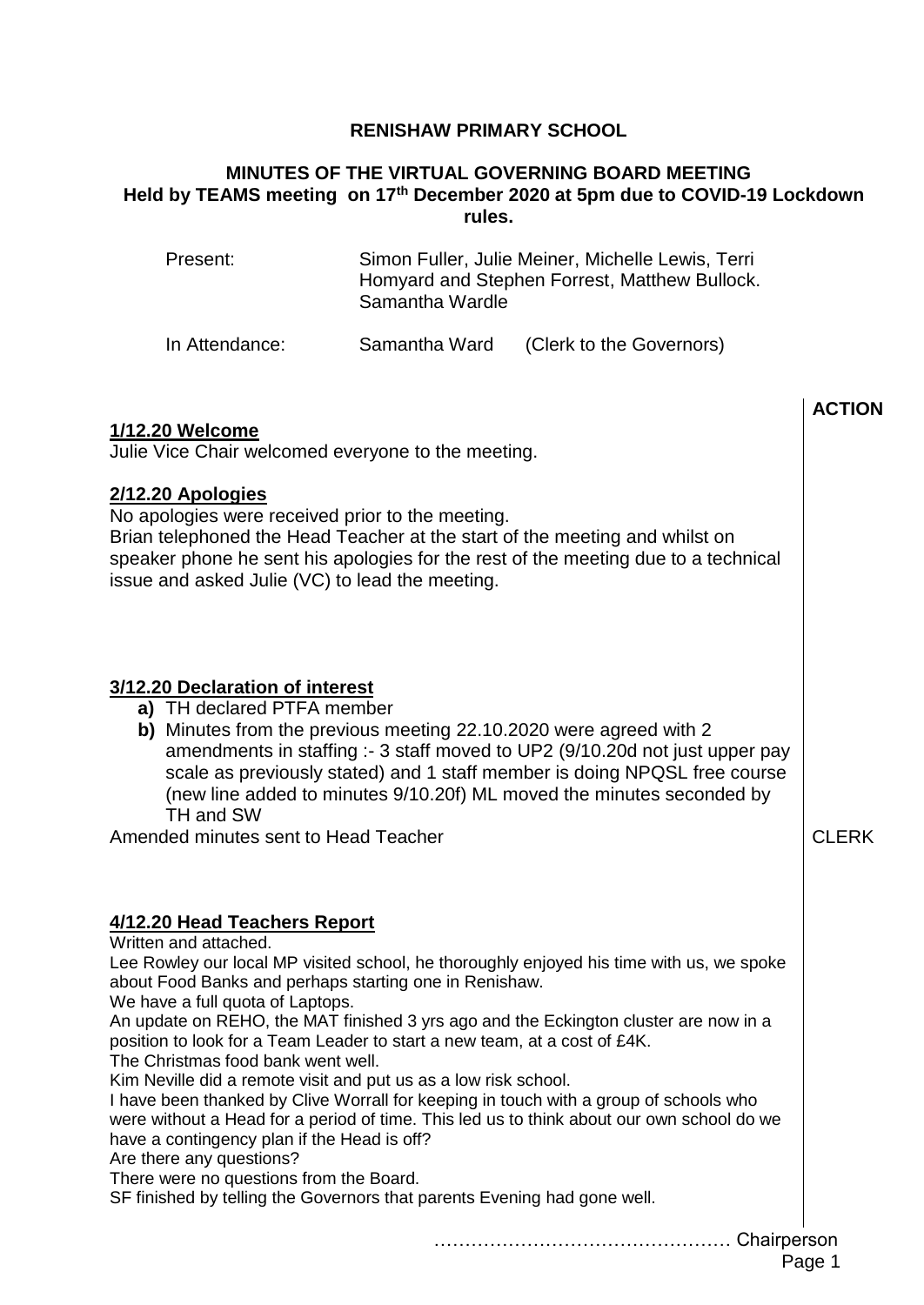# **ACTION**

### **5/12.20 Finance** report delivered by Matt Bullock

- a) Current situation Administrator produced quite detailed information and was totally prepared, we had a good meeting. We have not decided yet whether to have a separate finance committee, I am happy to carry on and feedback to Governors.
	- i. School Fund audited £50.00 up
	- ii. Dinner money debt, staff owe a lot, dinner money policy states debts paid by the end of the week. We may ask County to look at some debts, we need to adhere to the Policy and ensure parents get letters.
	- iii. JM is the policy not being adhered to?
	- iv. SF No leavers are a problem, £720.00 is owed by people who have left.
	- v. Can we adopt the new Charging and dinner money policy?
	- vi. Yes Moved by MB seconded by ML and SW
- b) Summer proposal for ordering Plan is to issue a resources pack at the start of the year to each class + £250.00 budget to spend.
- c) Students money proposal 5 students bring in £500.00 each put this money in to a pot for use by the staff that have the students.
	- i. SF What are your thoughts?
	- ii. JM I am hesitant. I want to ensure it is used for it's best use perhaps give it to subject leaders.
	- iii. SF The senior team and administrator would do the ordering.
	- iv. JM It is a good idea to get staff budgeting
- d) Catch up Funding update We didn't replace Hazel (TA) used her wage to cover additional hours, need an advert for a 16 hours TA on a fixed term contract. We've taken on relief middays, who are supporting children well.
	- i. Purchased Purple Mash for 1 year £800.00, children can access the software on a number of devices.
	- ii. This leaves us £7.5K for booster sessions.
	- iii. Take up for National Tutoring programme in Derbyshire has been minimal all schools I spoke to have used their own staff.
- e) December FSM Vouchers All vouchers are out now.

## **6/12.20 Staffing Update**

- a) Well Being Booked in training for the New Year, 3 twilights  $2<sup>nd</sup>$  week back.Y6 Teacher has a broken ankle. JM Can you ensure all staff are thanked.
- b) CPD Plans Leading & Developing Primary Expertise. The NPQSL money will be refunded.
	- i. SENCO met a small group of parents, this was a really productive session, parent's views of SEN, and how we can do better, how to word the policy going forward and ensure we are on the right path. Empowering staff to help themselves before they come to me. JM Making all teachers responsible for meeting the needs of SEN pupils in their class, TA's have done it in the past, so this is a new direction. If SEN provision is good OFSTED may look at it being a good school.
	- ii. SF Staff member only has 7 weeks until they start maternity leave. Job share will cover moving to full time.
- c) Cleaning and Caretaking Scenario what happens when the Caretaker is off? We had cover for 1 week then this was removed, which left us without, Vertas asked Cleaners to open up and lock up. January decision needed.
	- i. Costs including on costs 52 weeks caretaker
	- ii. £16.5 K for 25 hours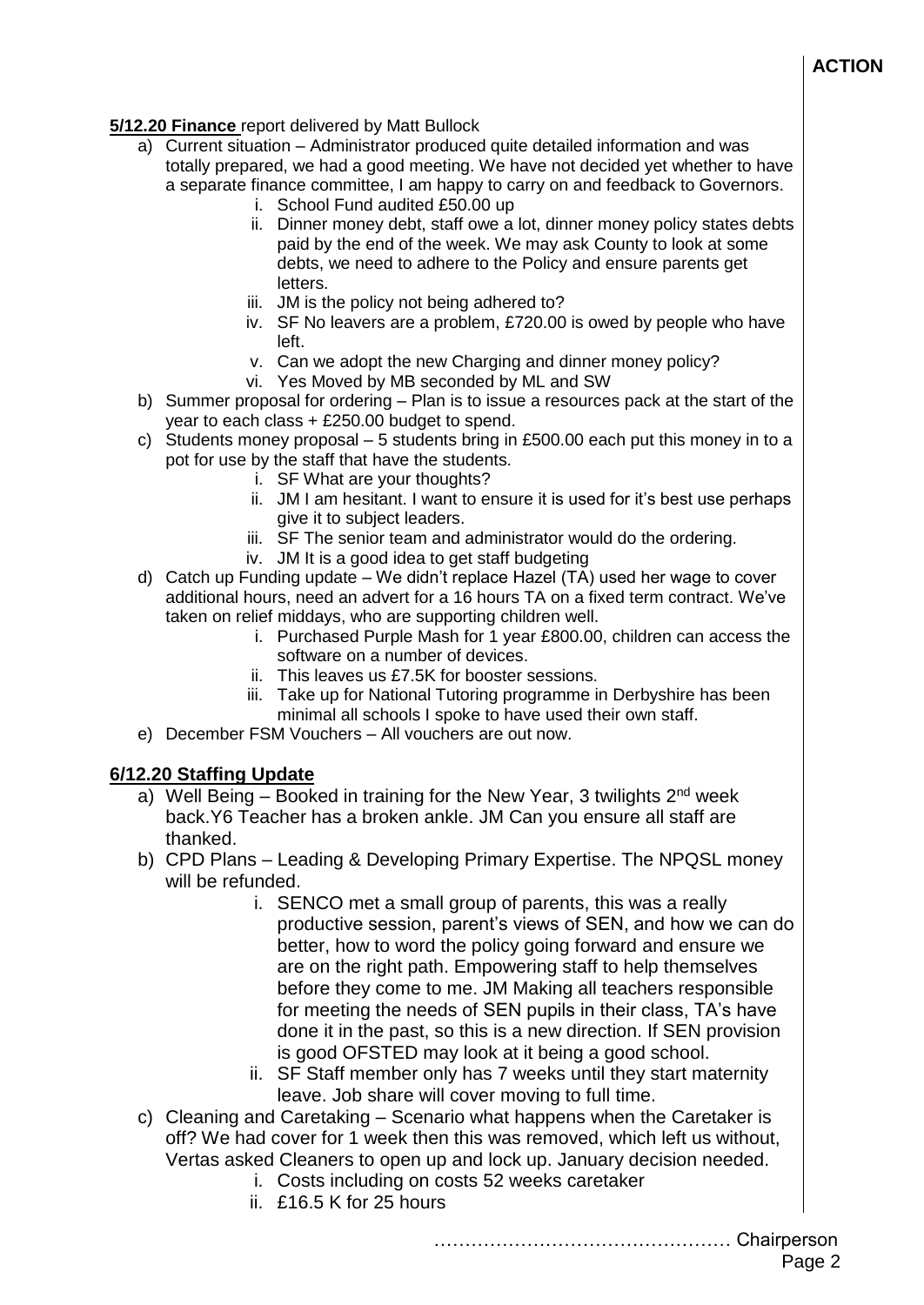- iii. £18K for 27.5 hours
- iv. £20K for 30 hours
- v. Costs inc on costs for 2 cleaners 38 weeks grade 3 £15,268
- vi. Currently we pay £38.5K if we chose 27.5 hours caretaker this would result in a total of £34.5K that's good value to have our own staff.
- vii. JM What about sickness?
- viii. SF we would look at zero hour's relief cleaners.
- ix. JM what if Cleaner and Caretaker were off long term?
- x. SF Perhaps have a couple of reliefs. I have spoken to 2 other schools.
- xi. MB What happens with sick pay? Can it be covered on Insurance?
- xii. SF I'd like to look at this in January with a few Governors. Vertas will let us have a break and then go back to them.
- xiii. JM Shall we put a group together now?
- xiv. MB TH + Administrator (JB) to look at Caretaking.
- d) Office We have money to support her potentially grade 7 to grade 8, taking on premises and caretaking will mean extra work and increasing her weeks. MB I have looked at the size of the school and grade 8 fits her role, she is very ofay with the figures and she is making inroads at looking at finances, we pulled out of the property package, she has made a spread sheet of trade's people that do a good job for us. JM Does she have an appraisal? SF Yes. Are all Governors agreed to move to Grade 8 Yes moved and seconded. Can we look at weeks next time? I will run it by HR and get it evaluated. We must do this for all jobs.

**HFAD** 

#### **7/12.20 Premises Update**

- a) New Boiler DCC didn't come
- b) General repairs Budget may run over
- c) EYFS Boiler upgrade has been done
- d) Kitchen Extractor does not meet regulations, if an engineer came out they would condemn it. £40K for us to replace, the council has funding for this they will carry the replacement and we would use DfC for white cladding and a new shutter that would not be DCC funded but is needed.
- e) Broadband Connectivity on going access issues, I will keep you updated.

#### **8/12.2020 Policies**

- a) Safeguarding Addendum
- b) Risk Assessment V6
- c) Dinner Money Policy
- d) Charging Policy

#### **9/12.2020 Confidential**

See confidential minutes

………………………………………… Chairperson Page 3